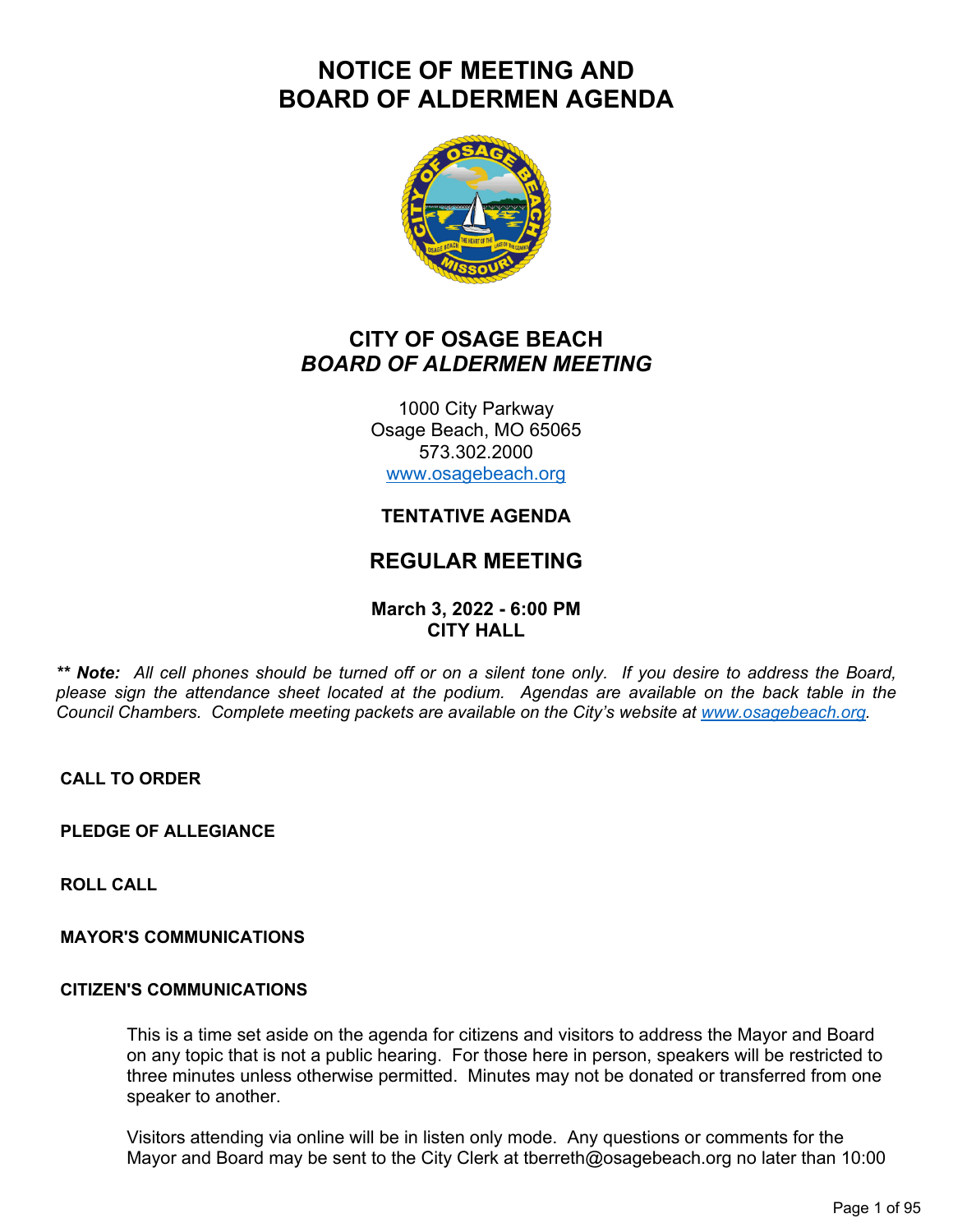AM on the Board's meeting day (the 1st and 3rd Thursday of each month). Submitted questions and comments may be read during the Citizen's Communications section of the agenda.

The Board of Aldermen will not take action on any item not listed on the agenda, nor will it respond to questions, although staff may be directed to respond at a later time. The Mayor and Board of Aldermen welcome and value input and feedback from the public.

Is there anyone here in person who would like to address the Board?

#### **APPROVAL OF CONSENT AGENDA**

If the Board desires, the consent agenda may be approved by a single motion.

- ► Minutes of Board of Aldermen meeting February 17, 2022
- ► Bills List March 3, 2022

#### **UNFINISHED BUSINESS**

A. Bill 21-05 - An ordinance of the City of Osage Beach, Missouri, amending the Code of Ordinances, by repealing Chapter 250 entitled "Prescription Drug Monitoring Program," consisting of Sections 250.010 through 250.090, because the City of Osage Beach, Missouri Prescription Drug Monitoring Program has been made redundant by the establishment of a statewide program with the adoption of Senate Bill 63. *Second Reading*

#### **NEW BUSINESS**

- A. Public Hearing Special Use Permit 413-Michael and Cheryl Castle, Requests a residential use on a property zoned C-1 (General Commercial)
- B. Motion to approve Special Use Permit 413- Michael and Cheryl Castle requesting residential use on a property zoned C-1 (General Commercial)
- C. Public Hearing Rezoning Case 417 Arapaho, LLC.
- D. Bill 22-06 An ordinance of the City of Osage Beach, Missouri, adopting an amendment to the zoning map of the City of Osage Beach, Missouri by rezoning a parcel of land as described in Rezoning Case no. 417. *First Reading*
- E. Bill 22-07 An ordinance of the City of Osage Beach, Missouri, Authorization to allow the City Administrator to execute the ICMA Retirement Corporation dba MissionSquare Retirement Governmental Money Purchase Plan Adoption Agreement. *First and Second Readings*
- F. Bill 21-08 An ordinance of the City of Osage Beach, Missouri, approving a professional services agreement with the law firm of Gilmore/Bell for services relating to the consideration of the Legacy Development proposal and TIF Plan Application for the redevelopment of the Osage Beach Outlet Mall under the Real Property Tax Increment Financing Redevelopment Act. *First and Second Reading*
- G. Bill 21-09 An ordinance of the City of Osage Beach, Missouri, approving a funding agreement for consideration of the Legacy Development proposal and TIF Plan Application for the redevelopment of the Osage Beach Outlet Mall under the Real Property Tax Increment Allocation Redevelopment